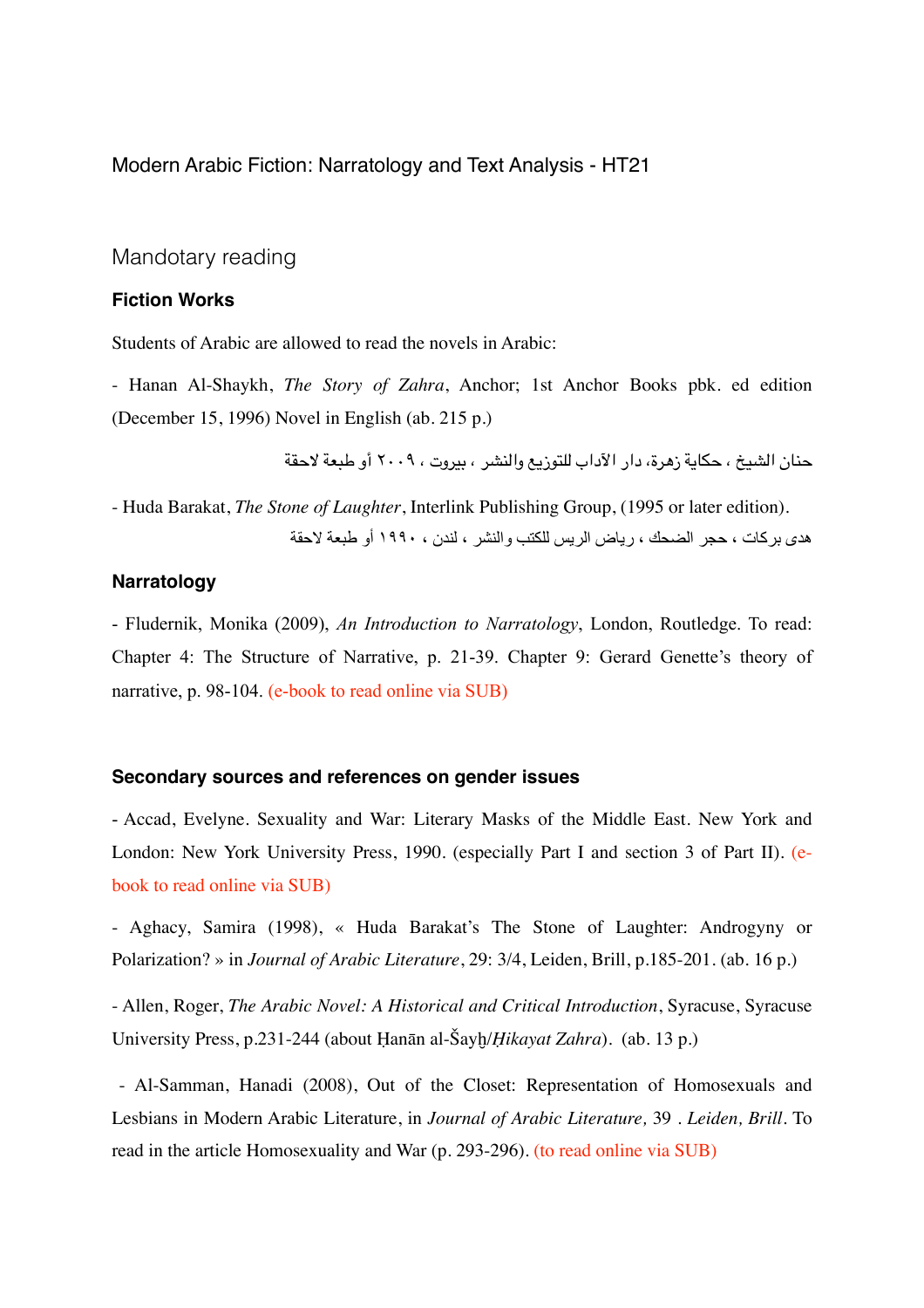**-** Stephan, Rita (2006), « Arab Women Writing Their Sexuality » in *Hawwa*, No. 2-3, Brill, Leiden, p.159-180. (ab. 20 p)

- Adams, Ann Marie (2001), « Writing Self, Writing Nation: Imagined Geographies in the Fiction of Hanan al-Shaykh » in *Tulsa Studies in Women's Literature*, Vol. 20, No. 2, Women Writing Across the World (Autumn, 2001), pp. 201-216 (ab. 15 p).

- Holt, Elizabeth M. (2017) "The story of Zahra and its critics: Feminism and agency at war" in *Arabic Literature for the Classroom* by al-Musawi, Muhsin J. (ed.), New York, Routledge. (ab. 11 p).

Other references (optional)

## **Narratology**

- Barry, Peter (2009), *Beginning Theory: An Introduction to Literary and Cultural Theory*, Manchister, Manchister University Press. To read: Narratology (p.214-233).

- Genette, Gerard (1980, 1983), *Narrative Discourse: An Essay in Method*, Ithaca, Cornell University Press.

- Price, Gerald (2003), *A Dictionary of Narratology*, Nebraska US, University of Nebraska Press.

### **Feminism and gender issues (Middle East and Arabic Literature)**

- Abu-Lughod, Lila (ed.), Remaking Women: Feminism and Modernity in the Middle East. Princeton: Princeton University Press (1998), ix, 300 pp. (in SU bibliotek)

- Baron, Beth, *Egypt As a Woman: Nationalists, Gender, and Politics*. Ewing, USA: University of California Press 2005.

- Cooke, Miriam (1987), *War's Other Voices: Women Writers on the Lebanese Civil War*, Cambridge, Cambridge University Press.

- Fayad, Mona (1995),« Reinscribing Identity: Nation and Identity in Arab Women Writing